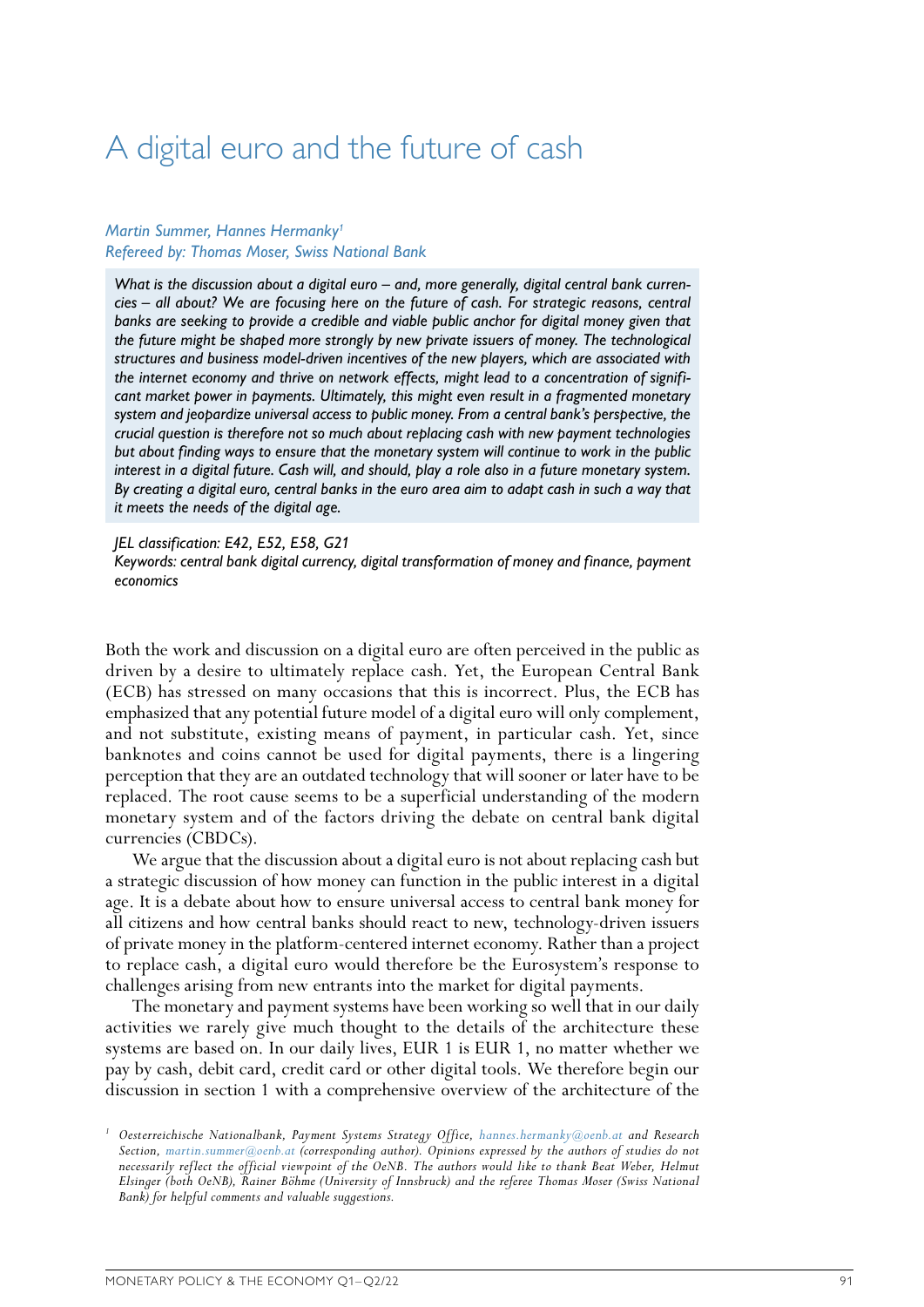modern monetary system and the precise role that cash has in it. In section 2, we explore how the entry of new private issuers of money or money-like instruments has created the need for central banks to engage in the discussion on new forms of digital central bank money in the first place. In section 3, we explain why central banks consider it necessary to ponder whether they should develop a new digital form of central bank money for the public. In this context, papers and reports spell out various arguments for such a move, but replacing cash is not among them.

Arguments why it might be a good idea to develop a public alternative to privately issued money are bound to be very abstract. In section 4, we therefore try to discuss implementation options and their various issues and trade-offs in a broad, yet sufficiently detailed way. We aim to give readers an idea of what it would mean for them if such a public payment instrument became available. In section 5, we summarize some positive and normative arguments why we believe that cash will and should play a role also in a future monetary system that is likely to provide new forms of public and private digital money. Section 6 concludes.

### **1 The role of cash in the current monetary system**

Both as consumers and producers of goods and services, citizens in Austria are used to having permanent access to a smoothly functioning payment system to pay their bills and transfer money. This is also true for people living in the euro area, the European Union (EU) or in developed countries around the world. People predominantly make larger-value payments digitally by using cards, bank transactions, smartphones or other digital devices, while they tend to use cash for smaller-value transactions. There seems to be a long-term trend away from cash toward digital payments, but in the EU at large cash still plays a significant role as a preferred means of payment.<sup>2</sup> From the perspective of payment system users, EUR 1 is EUR 1 no matter whether this amount is paid in cash or digitally. From this point of view, it is perhaps difficult to make sense of the discussion on a future digital euro. Without additional information or context, many people might think this discussion is a first step in a general attempt to replace cash. But this is not the case. To the contrary, the debate is zeroing in on the problem how to guarantee universal access to central bank money in a world that has an increasing need for digital payments. As a consequence of digital transformation, online communication, collaboration, banking and shopping have become ubiquitous in our everyday lives.3 To better understand and assess this claim, let us take a brief look at how the modern monetary system works and which role it assigns to cash.

In a modern economy, citizens, businesses and public institutions use two forms of money, broadly speaking: state or public money and private money.<sup>4</sup> State money is issued by a central bank acting as an agent of the state. It is therefore usually referred to as central bank money. This form of money exists both in digital form – as entries in central bank accounts – and as banknotes and coins. Private

*<sup>2</sup> See the contribution by Schautzer and Stix in this issue.*

*<sup>3</sup> See Cochoy et al. (2017) for a detailed discussion of the effects of digital transformation on consumers.*

*<sup>4</sup> For an excellent overview of how the modern monetary system works, see Weber (2018) or the classic by Holme-Robertson (1924).*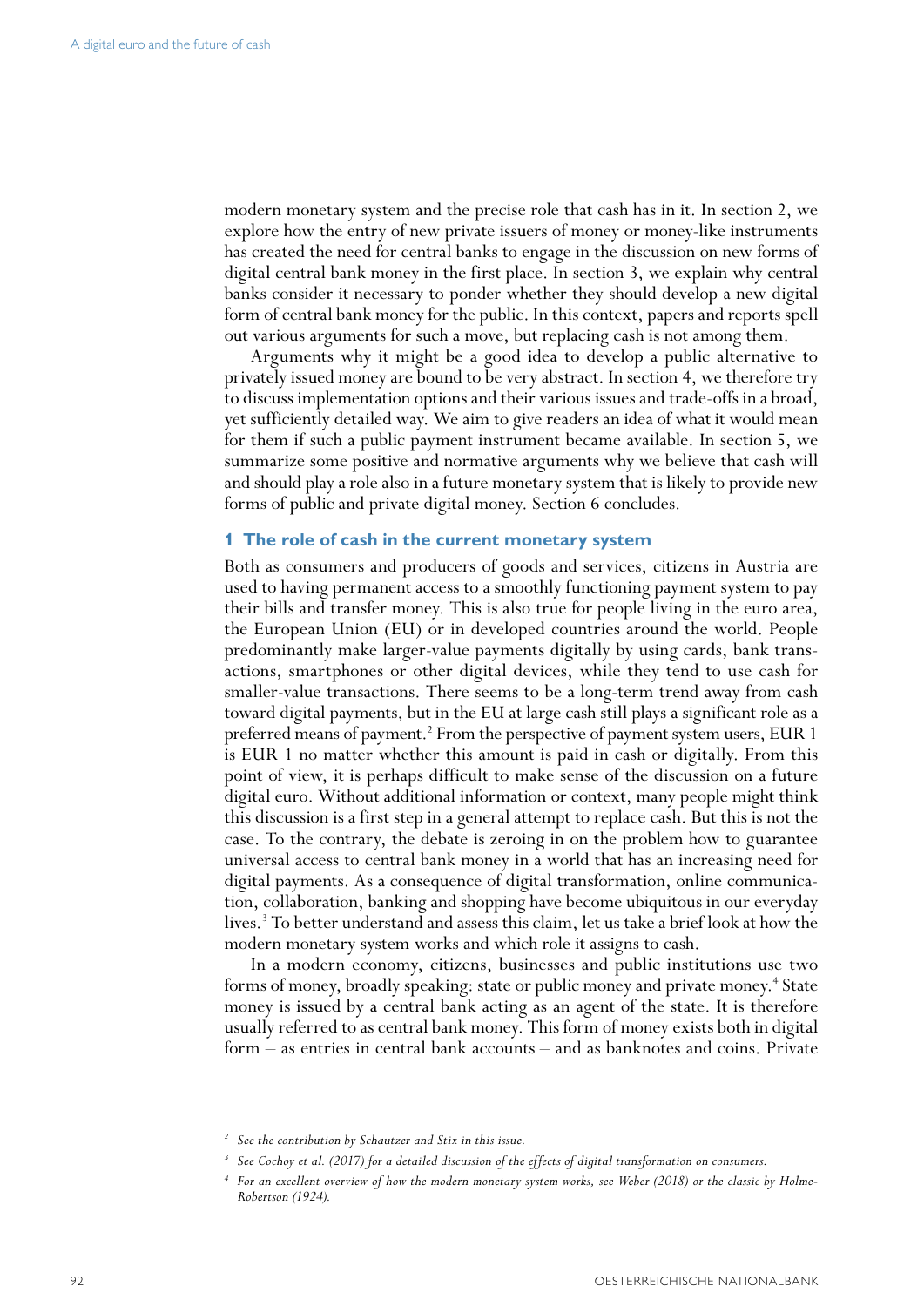money has been traditionally issued by commercial banks and exists as digital entries in bank accounts, i.e. in a database.<sup>5</sup>

Central bank money is issued digitally as deposits to selected commercial banks, which are supervised, regulated and subject to some form of deposit insurance. So, this form of money, technically referred to as central bank reserve accounts, has been digital since computer technology allowed for industrial-strength use of digital databases. Central bank money is also issued physically in the form of banknotes and coins. Only in this form is central bank money currently available to the public at large. Given its physical nature, it cannot be used for digital payments.

Legally, central bank money is a liability of the central bank. It is, however, not redeemable against assets held by the central bank. When we pay with cash, we ultimately pay with central bank money as it happens to be the final domestic means of payment. Central bank money also serves as a settlement asset among banks for payments made by their customers through transfers between bank accounts. The value of central bank money is managed through the central bank's monetary policy, which consists in the legally enshrined promise and mandate to keep the purchasing power of central bank money stable relative to a broad basket of goods and services. The main responsibility and policy goal of a central bank is therefore to fulfill this mandate and keep the promise of price stability by means of its monetary policy.6

Bank deposits, which are private money, are issued by commercial banks to all citizens with a bank account. Most payments in a modern economy – about 95% – are made by digital transfers between bank accounts. Bank deposits can be accessed via debit cards, credit cards and other, mostly digital, payment instruments. Account owners may use such instruments to instruct their bank to carry out transactions on their behalf.

In contrast to state money, private money is a liability of a commercial bank. It is a promise obliging the commercial bank which has issued the deposit to convert the private money at par – this means 1 to  $1$  – into central bank money anytime on demand unless the account has certain covenants attached which restrict immediate conversion. Unlike central bank money, commercial bank money has some credit and liquidity risks, although these risks are contained by various policy instruments such as bank licensing, supervision, regulation, deposit insurance and access for banks to refinancing facilities at the central bank.

Under normal circumstances central bank money and deposits are interchangeable, i.e. EUR 1 in a bank account can be exchanged for EUR 1 in cash. Ultimately, the quality of central bank money is superior to that of a bank deposit, however, because central bank money does not depend on the solvency of a private issuer. Central bank money rests on a unique legal framework, the power of the state to

*<sup>5</sup> The traditional unique role of commercial banks as issuers of private money has recently been enlarged by new institutions outside the traditional banking system, such as internet firms and crypto asset issuers. We will discuss these new players and their role in the modern monetary system in section 2. Historically, there have also been periods, mainly in the 19th century, when commercial banks also issued their own banknotes. This practice ended with the regulation that invested central banks with the monopoly to issue banknotes.* 

*<sup>6</sup> See Article 127 of the consolidated version of the Treaty on the Functioning of the European Union (TFEU) at <https://eur-lex.europa.eu/legal-content/EN/TXT/?uri=CELEX%3A12016E127>.*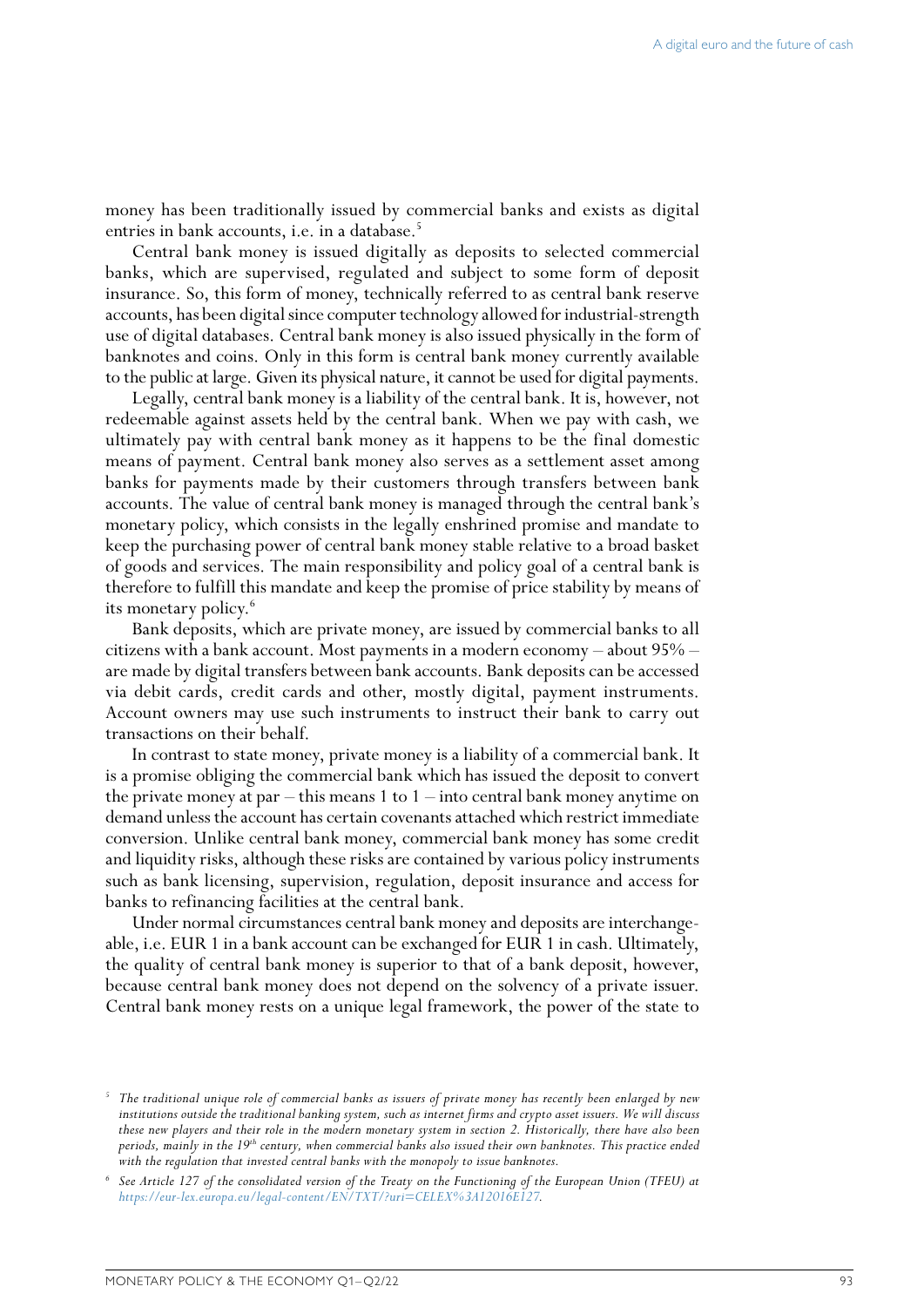collect taxes and its status as legal tender<sup>7</sup>. The ultimate asset for settling payments between banks, it defines the unit of account.

Experts and many nonexperts know that deposits carry some credit risk. Yet, the prudential measures aimed at minimizing this risk are generally considered to be very credible. For this reason, we expect that EUR 1 is EUR 1 no matter whether we pay in cash or by bank transfer, debit card or another means involving a bank account. The private banking system is highly integrated with the central bank and the monetary system at large in operational, legal and regulatory terms. As a result, the vast majority of people accepts private money issued by banks, considers it legitimate and does not see a need for a digital payment system directly in central bank money.8

Figure 1 summarizes this section in a schematic illustration showing the different layers of the modern monetary system: the central bank at the top, the banking system (here represented by two banks) and households and firms as well as the different forms of money (digital, cash). Due to the hierarchical structure, this system is often referred to as a two-tier system. The central bank issues money in electronic form to selected commercial banks as reserve accounts (stack symbols) and as banknotes and coins (banknote symbols). In exchange for this money, the central bank receives high-quality securities (contract file symbols on the asset side



- *<sup>7</sup> Legal tender is a notion of EU law enshrined in Article 128(1) TFEU. Means of payment cannot generally be refused in the settlement of a debt in the same currency unit. They must be accepted at full face value, with the effect of repaying the debt.*
- *<sup>8</sup> While legitimacy has always been a bone of contention and led to various reform ideas and initiatives, only few people engaged in this discussion in the past (Weber, 2018).*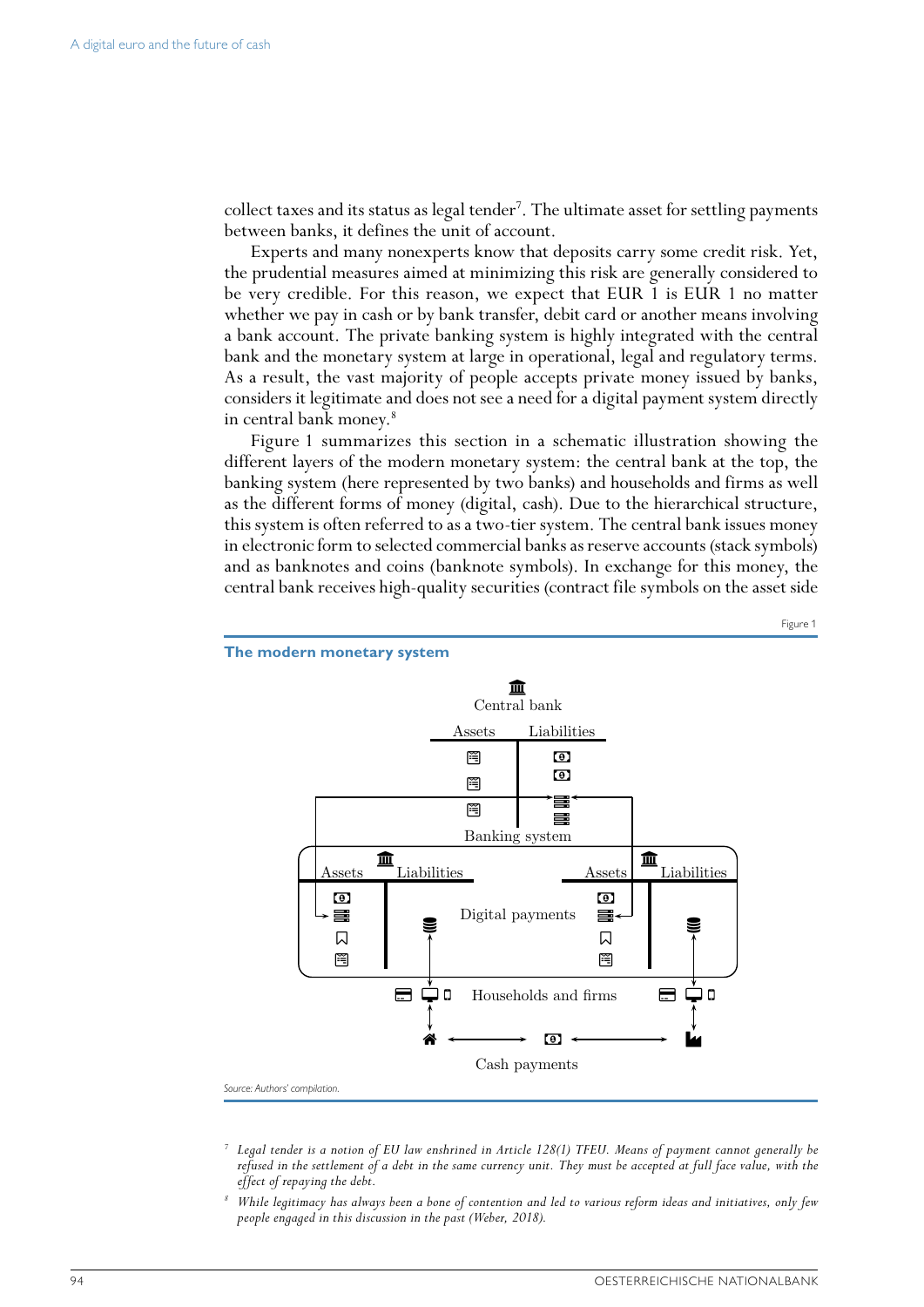of its balance sheet) from the commercial banks. Commercial banks create deposits (database symbols) through extending credit to households and firms (flag symbols) and can make digital transfers among each other via the central bank. At the bottom of the monetary hierarchy, households (house symbol) and firms (industry symbol) may pay physically with central bank cash or by instructing their commercial bank to transfer deposits between accounts while using different devices (card, computer and smartphone symbols). Cash and reserves are the ultimate settlement assets on which all other financial promises are based.

Cash is likely to play a role even in the modern payment environment that will increasingly depend on digital payments. This will be due both to some of its unique features and benefits for users and to its key legal role in financial contracts.

Several features of cash that are unique from the user perspective are not easy or perhaps not feasible to implement digitally (Bundesministerium für Wirtschaft und Energie, 2017). Cash allows for simplicity and immediate finality in payments. Payments are made by a simple physical transfer of banknotes or coins. No signatures, no further bookkeeping of the payment in a register or no internet availability are necessary. Persons not knowing each other may simultaneously exchange a good or service for physical cash. Such exchanges require little personal trust, and they would not take place were it not for this form of payment. Digital payments depend on digital transaction registers as well as some form of intermediation or transfer infrastructure. In fact, electronic payments involve many different parties to ensure the alignment of payment messages and funds. Cash is uniquely robust and resilient due to its independence from electronic devices. Many consumers use cash because it provides them with a simple and effective way to keep track of their expenses (Bagnal et al., 2016). Cash payments protect consumers from abuse of their payment information. They leave no trace about what consumers paid for. For instance, if persons wanted to be tested for an HIV infection and to keep this information private, they could pay for such tests with cash. Besides, payment information collected on individuals could be abused to manipulate their behavior. If such data were sold for advertising without consumers' consent, they could also be abused for commercial purposes. On the other hand, another unique feature of cash worth mentioning is that physical proximity is necessary for making or receiving payments, which could be regarded as a disadvantage from a user perspective.

Overall, demand for cash is unlikely to disappear completely. The user advantages of cash combined, including device and internet independence in exchanges, cannot be fully replicated digitally. Even if demand for cash as a means of payment will decrease in the long run, its unique advantages will remain attractive for users.

While playing a minor role in terms of transaction volumes, cash nevertheless is key to the current monetary system (Bundesministerium für Wirtschaft und Energie, 2017). This key role comes from the function cash has in financial contracts, in particular debt contracts. Debt contracts legally oblige the debtor to provide certain amounts of money, which is usually specified as cash. For instance, deposits held at a commercial bank are debt contracts which oblige banks to pay back (parts of) the deposits as cash on demand. This special role of cash, or central bank money more generally, is attributable to the fact that, in our monetary system, central bank money is the final settlement asset in the current hierarchy of payment instruments. A legal obligation to provide cash to settle a debt only makes sense in a world where the asset on which the obligation is based is available to both contracting parties.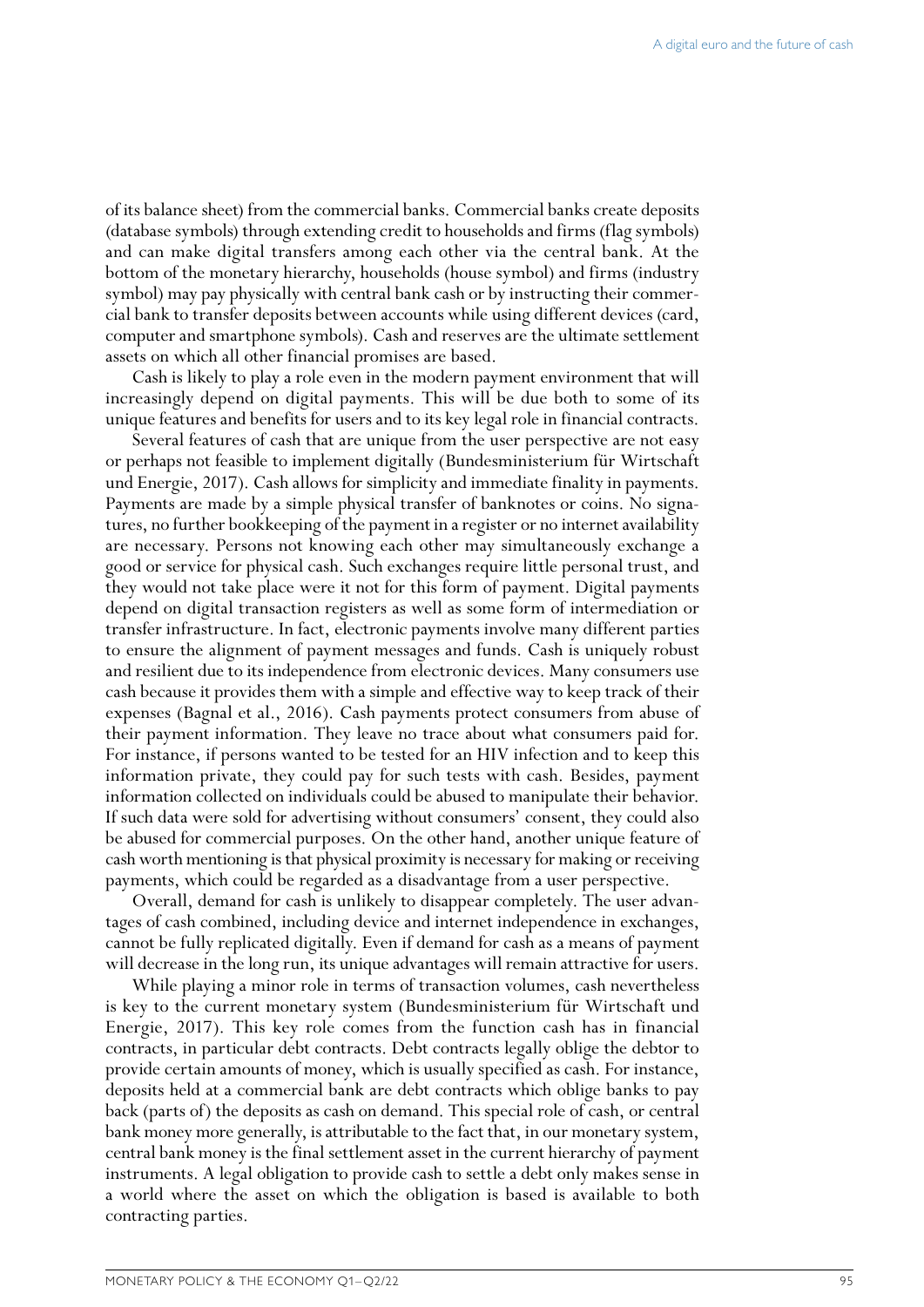Of course, it would be possible in theory to reinterpret the notion of an obligation to deliver cash and consider other titles, such as deposits at the central bank, that must be delivered. One could even define the legal tender notion, which in many jurisdictions refers to cash, as referring to this other form of money, contrary to widespread current practice.<sup>9</sup> In this case, many new and tricky issues arise, which are not straightforward to address and are difficult to solve. If – contrary to current practice – in a new monetary arrangement all natural and legal persons had direct access to the central bank's balance sheet, this would probably concentrate the payment system at the central bank. This would create problems of transaction data protection and governance as well as new infrastructure requirements which would prove very challenging in practice or might even indirectly threaten central bank independence (Chaum et al., 2021).

### **2 New players in the market for privately issued money**

More recently, banks have experienced new competition from other private issuers of money. Among these private issuers, crypto assets like bitcoin and ethereum have received the most public attention and have also fueled debates on the future of money and the monetary system. However, such debates, often led with exuberant enthusiasm, idealism and quasi-religious fervor, quickly revealed that crypto assets are unlikely to succeed as privately issued money. They are not expected to supersede conventional money in its current form for various reasons. They are not generally accepted as payment for goods and services, are highly volatile, have technical scaling problems, waste enormous amounts of energy and – perhaps most importantly – lack a responsible and accountable issuer. For central banks and governments, crypto markets have so far been more of a potential challenge to financial stability given their enormous growth and progressive interlinkages with the traditional financial system. Crypto assets also pose challenges for fighting money laundering, financing of terrorism and online crime (see e.g. FSB, 2022).

Another form of privately issued digital money that is relatively new are socalled stablecoins. Stablecoins are crypto assets whose issuers attempt to stabilize the value either by algorithmically controlling the supply or by backing the stablecoins by other assets or currencies. This is only a very rough classification; for a more detailed description, see Clark et al. (2021). While algorithmic stablecoins have been a failure in practice so far, asset- or currency-backed stablecoins have been more successful. Backing their financial promises with certain asset classes, stablecoin issuers closely resemble banks in economic terms but have yet to be integrated in the same legal and regulatory framework as banks. As pointed out by Chaum et al. (2021), unlike crypto assets, stablecoins, especially if properly regulated, have a better chance to succeed as a new form of private money.

These new entrants into the market raise a question of strategic importance: how can we ensure that in a future where more and more payments become digital, citizens will still have universal access to central bank money and will not entirely depend on private money issuers to make digital payments?

*<sup>9</sup> Note that the notion of legal tender is not uniformly defined across jurisdictions. Legal tender often refers to cash, but sometimes central bank deposits are included, as for example in Switzerland. Including deposits of commercial banks at the central bank, however, differs substantially from granting general access to the central bank balance sheet to the general public.*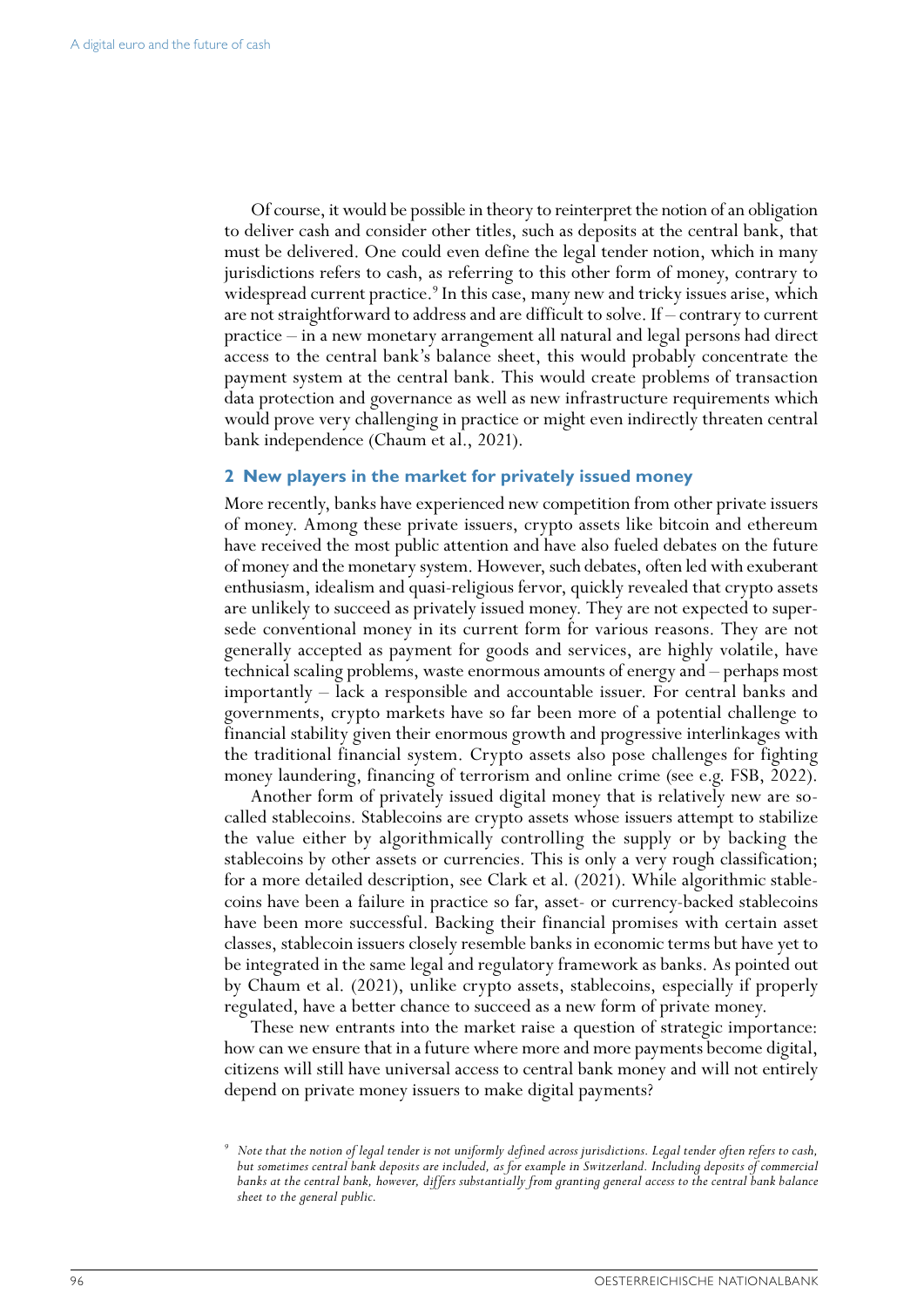Why should we raise this strategic question in the face of new suppliers of privately issued forms of money? Here, it is important to see the nexus between stablecoin issuers and so-called big techs, the giant global internet firms of the digital age. The core of their business models consists in collecting, repackaging and reselling user data acquired in their platform-based business lines of messaging, social media, internet search technology, e-commerce and computing. These firms have a huge incentive to enter the payment market and the market for privately issued money, because adding payment information to their existing user data would make these data much more informative and therefore valuable. After all, they would generate data on consumers' willingness to pay for goods and services at the individual level. Stablecoin models are a technology that can be easily combined with a platform business.

Economists refer to the core feature of such business models as "network effect." A network effect implies that a good or service becomes more useful to everybody if more people use it. Payment technologies typically show such effects, which is natural. After all, a payment instrument is useful if it is widely accepted in exchange for goods and services, and it helps of course if many people use this payment instrument. Network effects run the risk of concentrating market power, pushing up transactions costs as well as impeding competition and innovation, which could even result in a breakdown of universal access to digital payments (BIS, 2021).

Such a concentration of market power also indirectly entails the risk of mass surveillance and privacy intrusions. It also poses a serious threat to the right to informational self-determination and puts citizens at risk from data exploitation by payment service providers.

In such a situation, properly designed digital central bank money that is accessible to all citizens may offer individuals a choice of a digital payment instrument that protects their data and their privacy. It could provide a neutral payment infrastructure that supports competition, efficiency and innovation. And it could sustain universal access to central bank money even in a future where people depend more and more on digital payments and physical cash becomes a fallback payment solution.

In this context, it may be easier to understand that the discussion about developing a new form of digital central bank money is not about replacing cash but about ensuring universal access to central bank money in a future dominated by digital payments.

### **3 Arguments for a central bank-issued digital means of payment**

According to Auer et al. (2020) and Auer and Böhme (2021) as well as other international sources<sup>10</sup>, central banks around the world have stepped up their research and development of a general central bank digital currency, or CBDC. After some preparatory work in 2020, the ECB (2020, 2021a, 2021b) launched a project-investigating phase to analyze and solve issues with respect to a digital euro to be able to decide soon whether an actual development phase should be started. Global trends in technology as well as country- or currency-specific circumstances are often reported as the main motivations to look deeper into the CBDC question.

*<sup>10</sup> See, for example, the website https://cbdctracker.org/.*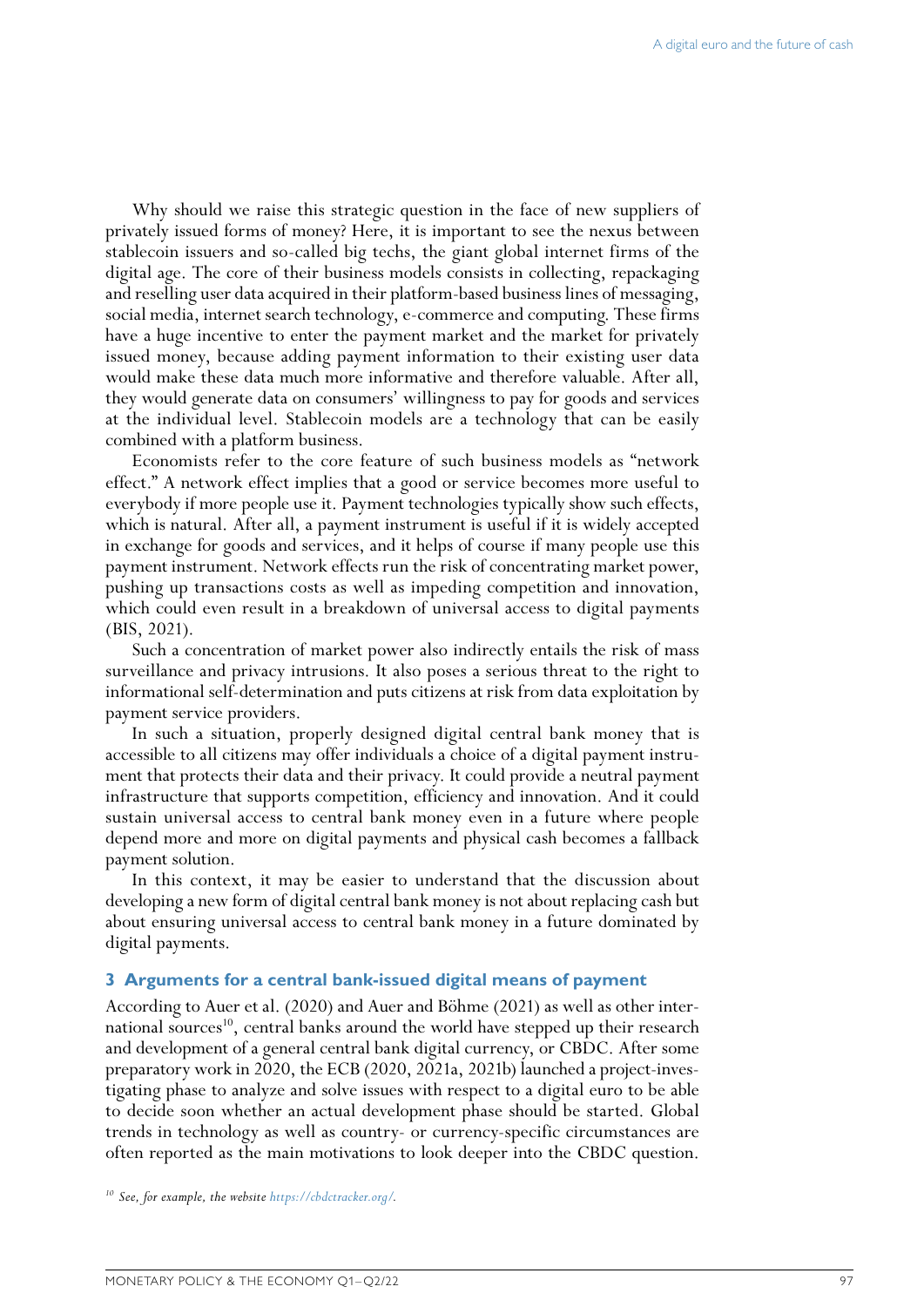These motivations by themselves would, however, be rather general and inconclusive for launching projects of this scale that are likely to have huge structural repercussions for the financial system. So, let us look more closely at the arguments given by central banks and in the public policy discussion.

The strategic argument of preserving universal access to central bank money for citizens even in a world increasingly shaped by digital payments and private issuers of money was elaborated in detail by the BIS in its annual economic report 2021. This argument was also featured in the report of the ECB's High-Level Task Force on a digital euro (ECB, 2020). It has been restated in various forms in the public debate and in recent policy reports, e.g. in Brunnermeier and Landau (2022).

The BIS (2021) starts from the role of the public sector to enable and sustain a monetary system that can function in the public interest. According to the BIS, this encompasses the ability to maintain a competitive structure in payment services, high-quality governance structures as well as the guarantee of basic rights such as data protection, informational self-determination and universal access to central bank money.

In the view of the BIS, these tasks are potentially challenged by the entry of big techs into the market for payments. These companies are the backbone of the platform economy that thrives on network effects: the more people use a particular platform, the more attractive this platform is to others to join irrespective of whether the platform specializes in search technology, messaging, social media, computing or e-commerce. Not only do these network effects create a very valuable, but rarely directly visible, complementary business of commercializing the user data gained in the platform activities, but they also lead to a concentration of market power and political power, which inhibits competition, efficiency and innovation (see e.g. Zhuboff, 2019). Entrenched market power can exacerbate and sustain already high costs in payment services even though the cost of communication devices and bandwidth has been declining.

This argument is also made by Brunnermeier and Payne (2022) and Brunnermeier and Landau (2022). They stress that the structural logic of the platform economy tends to create and develop complementarities between different activities and fosters economic incentives to create a closed system and erect technical barriers. As a shared form of currency on the platform would strengthen these complementarities and links, platforms have a strong incentive to develop new digital forms of money. This can lead to an excessive fragmentation of the monetary system and entails the danger that the monetary system is weakened for lack of a stable, universally accessible anchor of value that is currently provided by central bank money.

The BIS (2021) also takes issue with lacking universal access and data governance in a digital payment market where big techs hold entrenched market power. The BIS sees CBDC initiatives as a strategic policy tool to meet this new challenge. Creating an open payment platform promotes competition and innovation, which channels network effects into a virtuous circle of competition and innovation in payments instead of getting trapped in a vicious circle of market power, inefficiency, mass surveillance and lack of innovation.

Universal access and a uniform currency are of vital importance for central banks also for the effective conduct of monetary policy. The fact that the euro is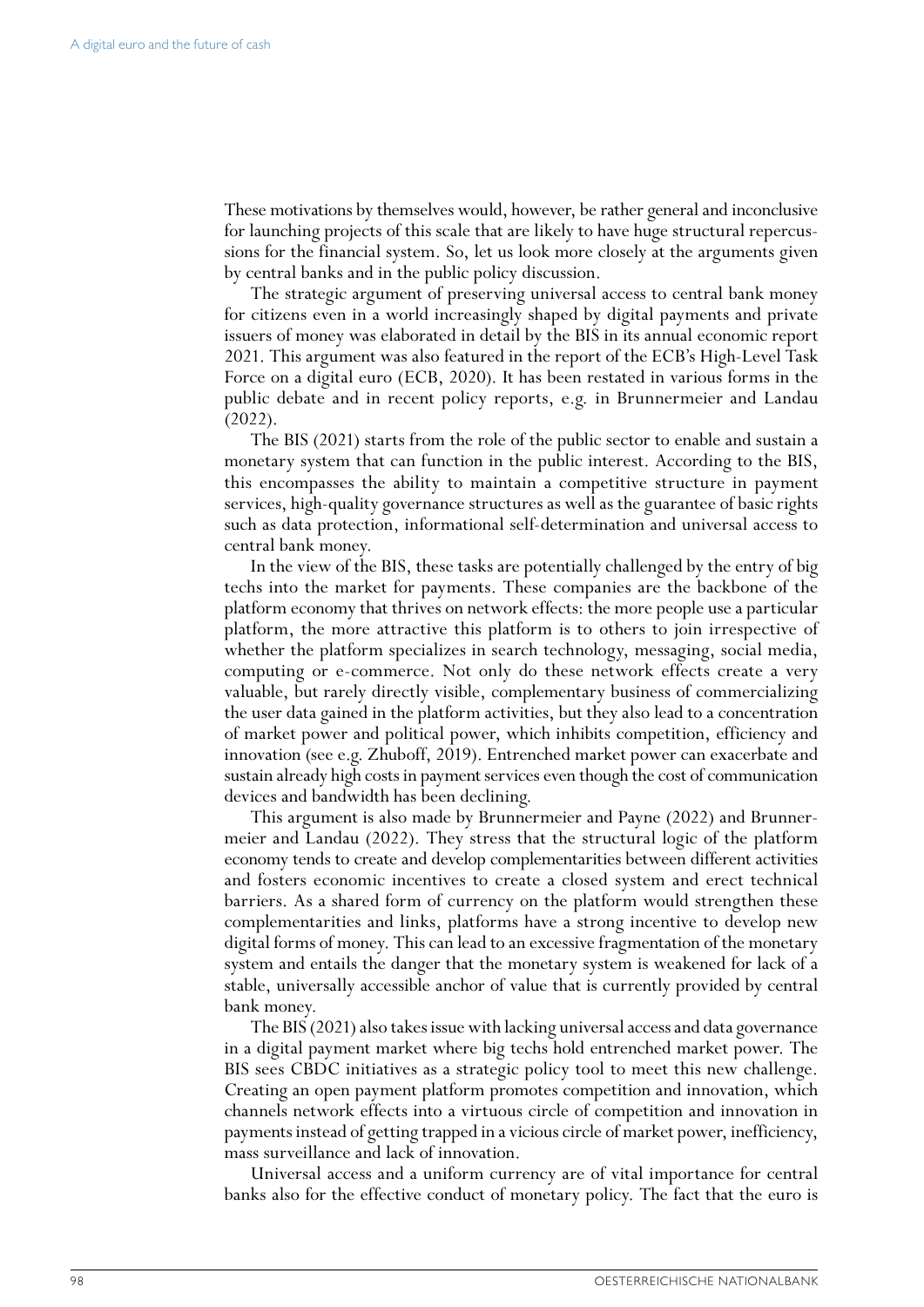the only standard of value for all people in the euro area is the basis for an effective and functional monetary system and monetary policy. As pointed out by Brunnermeier and Landau (2022), "a uniform currency and the control of the unit of account are jointly necessary to ensure the implementation of monetary policy and preserve monetary sovereignty."

This strategic view on CBDC developments as articulated by the BIS and echoed in many reports and policy papers of central banks is one of the arguments supporting central banks' increased efforts to come up with their own versions of digital central bank money. Ultimately, the debate is about which institution in the economy should have the power and the means to conduct monetary policy.

Besides these strategic arguments, business or efficiency arguments advocate the development of CBDCs. A case in point is fostering innovation and competition in payments. For instance, focusing on the US payment system, Duffie (2021) claims that US banks can provide a low-cost payment system but have not done so. His focus therefore is on the private banking system as an issue of inefficiencies and not on big techs' market power or on cash. In Duffie's perspective, this inefficiency in the US system drives the power and energy of new entrants like big techs and other private issuers of money. The argument that the central bank should develop a CBDC to increase pressure on private banks to offer better payment services is less frequently voiced in the public discussion. It also has some country-specific features. The situation in the USA does not seem to be directly comparable to the payment system in the euro area although inefficiencies could perhaps also be identified there. One example is the rollout of the Single Euro Payments Area (SEPA), an EU initiative to unify standards for digital payments in the euro area and to tackle the fragmentation of the European payment system that had previously relied on different national standards. The adoption of SEPA schemes proceeded slowly because voluntary migration was perceived as expensive and risky for first movers, as they had to keep the old and the new system running in parallel. Therefore, EU legislation was necessary to set end dates for completing the migration of credit transfers and direct debits to the harmonized SEPA standards. Today, some parallels can be drawn between SEPA and the sluggish implementation of instant payments in the EU, which might again necessitate a legislative intervention. Again, early adopters face higher costs for running an additional payment infrastructure. Also, the shift from deferred net settlement to prefunded settlement in central bank money is less favorable for banks from a liquidity management perspective unless all banks move from SEPA credit transfers to SEPA instant payments.

When existing digital payments are compared to cash from a cost perspective, there seems to be no clear-cut answer. A report for the German ministry of economic affairs<sup>11</sup> claims that in Germany cash payments have been cheaper for users than card payments. Credit card payments seem to be the most expensive form of digital payments across Europe.

Various reports have pointed to the high costs and apparent inefficiency in international payments. Hopes are expressed that CBDCs might make these payments cheaper and faster. However, no clear evidence is available on the precise mechanism how this could be achieved. It seems that a deeper understanding of the

*<sup>11</sup> Bundesministerium für Wirtschaft und Energie (2017).*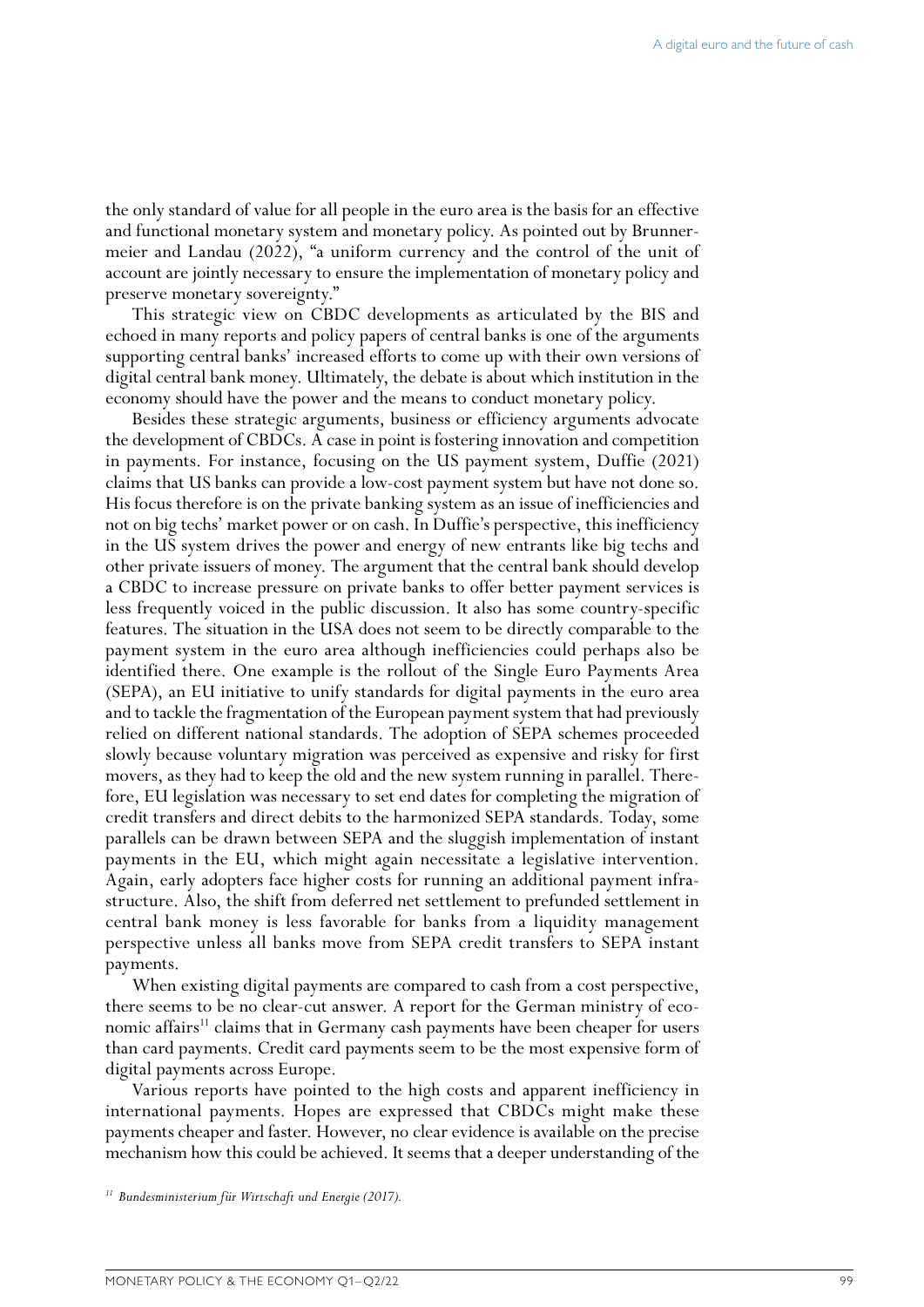root causes of existing inefficiencies has yet to be developed. Furthermore, Auer et al. (2021) point to various coordination challenges that might arise in establishing interoperability of CBDC systems around the globe.

Finally, CBDCs are sometimes also regarded as an instrument that might improve financial inclusion. Such hopes – justified or not – certainly do not apply universally. Especially in the highly developed countries, it is rare that somebody is excluded from participating in the financial system or from receiving or making payments because a CBDC is not yet available. On the contrary, now it seems difficult to beat cash in terms of inclusiveness. Cash is particularly easy to use and is available to everybody in society, including people without access to electronic devices, such as children, poor or older people. However, this situation might change in the future if the use of cash in a more digitally dominated world is further declining. In the future, the economic opportunities of a person who participates in the payment system while having only access to cash might be severely restricted.

Overall, it seems that the arguments voiced in favor of developing CBDCs are mainly based on strategic considerations, either as a counterbalance of the public sector against big techs' current and potential future market power, or as an instrument to increase competitive pressure on banks and credit card firms to offer cheaper payment services, or as an instrument to improve financial inclusion.

None of these arguments for developing a CBDC makes a case for replacing cash. In fact, competition for a potential new digital currency comes from big techs and other private issuers of money like players in the global platform industry. In contrast to public perception, in which the debate about a digital euro is often framed as an initiative or even a "war" against cash, replacing cash does not figure across the public sector and in any official reports on the various projects around the globe. Instead, in their pursuit of CBDCs, central banks are motivated by declining user demand for cash that is driven by digital transformation. This general trend raises concerns that the private sector might come to hold entrenched power in digital payments in the future.

## **4 Three ways in which a digital euro could be implemented**

Implementation of CBDCs is still in its infancy. What is more, unclear and ambiguous terminology often obscures, rather than clarifies, the issues yet to be resolved. Reports often take recourse to the institutional features of the modern monetary system by referring to forms of money existing as physical objects – like cash – or money as an entry in ledgers – like deposits at commercial banks or reserve accounts at the central bank.<sup>12</sup> The often invoked terminology of "token-based systems" and "account-based systems" rarely helps clarify implementation issues, as has been pointed out by Lee et al. (2021).

We thus organize our discussion around concrete technologies rather than abstract and potentially confusing concepts. Let us start with the most familiar concept from the current system, the concept of a deposit account.

<sup>&</sup>lt;sup>12</sup> By the way, these two forms of money predate the modern monetary system by a few centuries and have been in use *since the late Middle Ages and the Renaissance period in Europe.*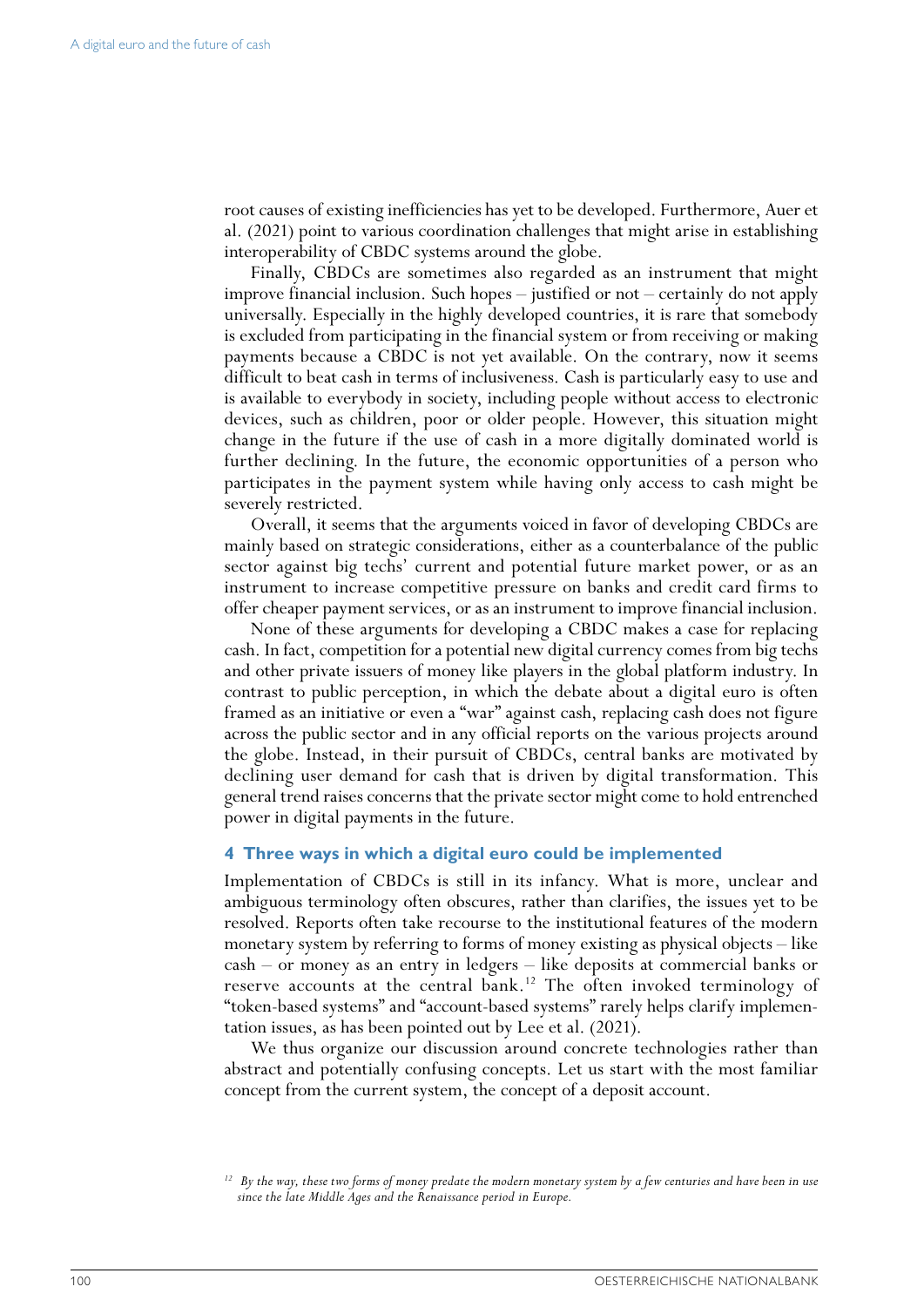#### **4.1 Deposit accounts held directly or indirectly at the central bank**

From an implementation perspective, the straightforward option would be that the central bank opens its balance sheet not only to selected commercial banks with whom it does business and jointly runs the payment system, but also to all citizens by allowing them to open accounts directly with the central bank – in the same way as is now possible with commercial bank accounts. This pure and perhaps excessively centralized form would significantly change the central bank's operations. For one thing, the ECB would face the challenge to run about 500 million new customer accounts on its systems in addition to the current payment infrastructure. For another, this option would also entail many new functions for the ECB currently performed by commercial banks, most importantly customer identification (the implementation of so-called KYC or "know your customer" rules) as well as compliance with anti-money laundering legislation (so-called AML rules). It would mean operating customer front ends and services and most likely investing in the energy and communication technology infrastructures to ensure the availability and robustness of the payment infrastructure. The payment system would be excessively concentrated with the central bank, and massive information concentration would ensue as well. Such changes would significantly transform the political economy role of the central bank by giving it a much larger public footprint. While citizens view central banks now mainly as bureaucratic institutions responsible for price stability and financial stability, this would bring central banks in the focus as institutions that could directly intervene in the distribution of money, in transfers and other operations that are now usually seen as being in the realm of fiscal authorities.

This extreme approach does not figure in the discussion, however. Most central banks considering digital central bank money are discussing an implementation option which would assign the servicing and maintenance of customer accounts as well as the implementation of KYC and AML compliance rules to third parties or to commercial banks.

Auer and Böhme (2021) provide an overview of how such systems of accounts could be organized in principle and discuss models where central bank accounts would be held by citizens only indirectly via intermediaries. Specifically, they discuss (1) a model where commercial banks handle customer onboarding and compliance as well as the retail payment infrastructure, with the central bank periodically recording retail balances (hybrid CBDC), or (2) an architecture, in which intermediaries onboard clients, handle KYC and AML policies and run the retail payment infrastructure, with the central bank handling wholesale payments in the background (fully intermediated CBDC). Similar architectures can be found in the report of the ECB (2020) on a digital euro.

While maintaining customer accounts and the underlying IT infrastructure is a time-tested activity, account models have two problems, which limit their attractiveness as a model for implementing a CBDC.

The first concern is data concentration at the central bank. A CBDC model that involves a system of directly or indirectly held customer accounts and allows citizens to directly access the central bank's balance sheet concentrates a huge amount of data at the central bank or makes these data indirectly accessible to the central bank, as pointed out by Chaum et al. (2021). A payment system based on an infrastructure of accounts must associate ledger entries with some form of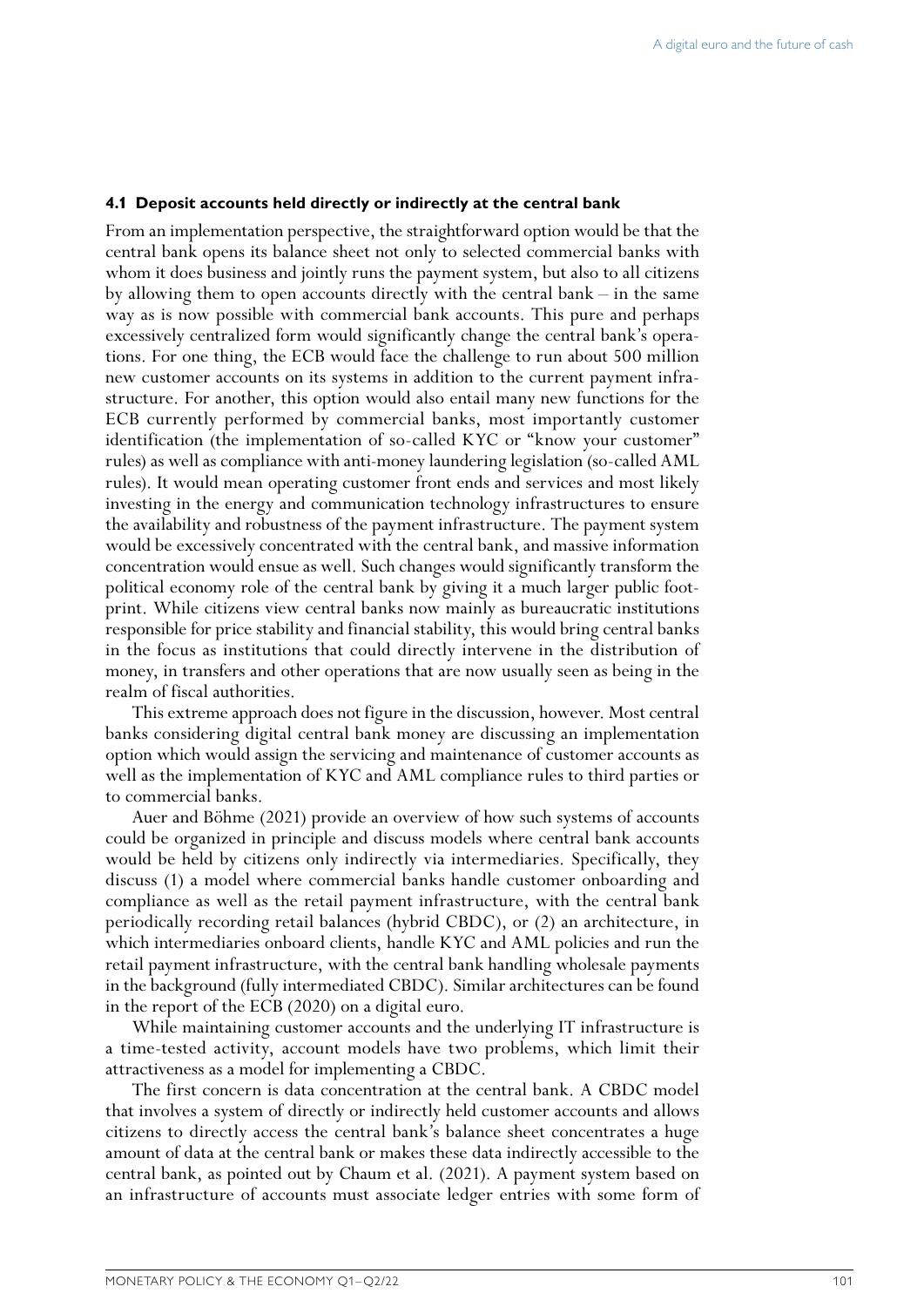identity, transaction histories of individual accounts and a list of credits and debits per account. Otherwise, it is not possible to ensure transaction legitimacy, i.e. the legitimate change of entries in the ledger of accounts.

Technological tools may protect the privacy of transaction data against abuse and vis-à-vis other parties, but they do not guarantee transaction data privacy to the users of the digital currency. While the technology allows to protect user data, in such a system the users cannot themselves control and guarantee transaction privacy as informational self-determination would require (see e.g. D'Aligny et al., 2022). An account infrastructure, even if established with the best of intentions and measures of prudence, practically makes mass surveillance and the imposition of sanctions against individual account holders relatively cheap. Because the transaction data of an account system are centrally held, it is technically easy to enforce sanctions or surveillance measures. The very nature of data centralization, as pointed out by Chaum et al. (2021), would open a new avenue to exert pressure on central banks. This might undermine central bank independence and central banks' effectiveness in fulfilling their mandate to guarantee price stability through conducting monetary policy.

Note that hybrid systems as discussed in Auer and Böhme (2021) could provide a counterweight to such data centralization. But such systems come with other problems. For instance, in a hybrid system the central bank would be forced to honor claims it has no records of. This makes the central bank completely dependent on trusting in the integrity and reliability of the records held by third parties.

The second concern is competition with commercial banks. CBDCs implemented as a system of accounts would give customers the opportunity to hold their account at a commercial bank or at the central bank. This would have implications for financial stability (see e.g. Bindseil et al., 2021). The easy and practically frictionless alternative of a credit risk-free opportunity to deposit and store money could trigger a run and lead to outflows from commercial banks to the central bank at the slightest hint of financial uncertainty. Since banks play a major role in the euro area for financing households and firms, concerns that a CBDC for all might undermine banks' business model have been gaining relative weight.

A digital euro implemented in this way might also lead to a structural shift away from bank deposits into the CBDC. This would reduce funding and intensify competition for deposits. Higher interest rates might, in turn, reduce bank profitability and thus banks' credit intermediation capacity.

The discussion among experts about the significance of these concerns is not yet conclusive. Some take a more pessimistic view, and others a more benign one.<sup>13</sup> The financial stability arguments are, however, taken seriously so that policy measures have already been proposed which should help the central bank stabilize flows between the central bank and commercial bank deposits. The proposals contain either quantity measures limiting possible CBDC holdings or price measures which would allow to penalize holdings that are considered excessive through negative interest rates on CBDC stocks above a certain threshold (Bindseil et al., 2021). Given the huge heterogeneity among the potential users of a future digital currency and the differences between private and corporate users, it will be difficult to enforce flow controls via transparent rules.

*<sup>13</sup> See Brunnermeier and Niepelt (2019) for an optimistic view and Pichler et al. (2018) for a more skeptical view.*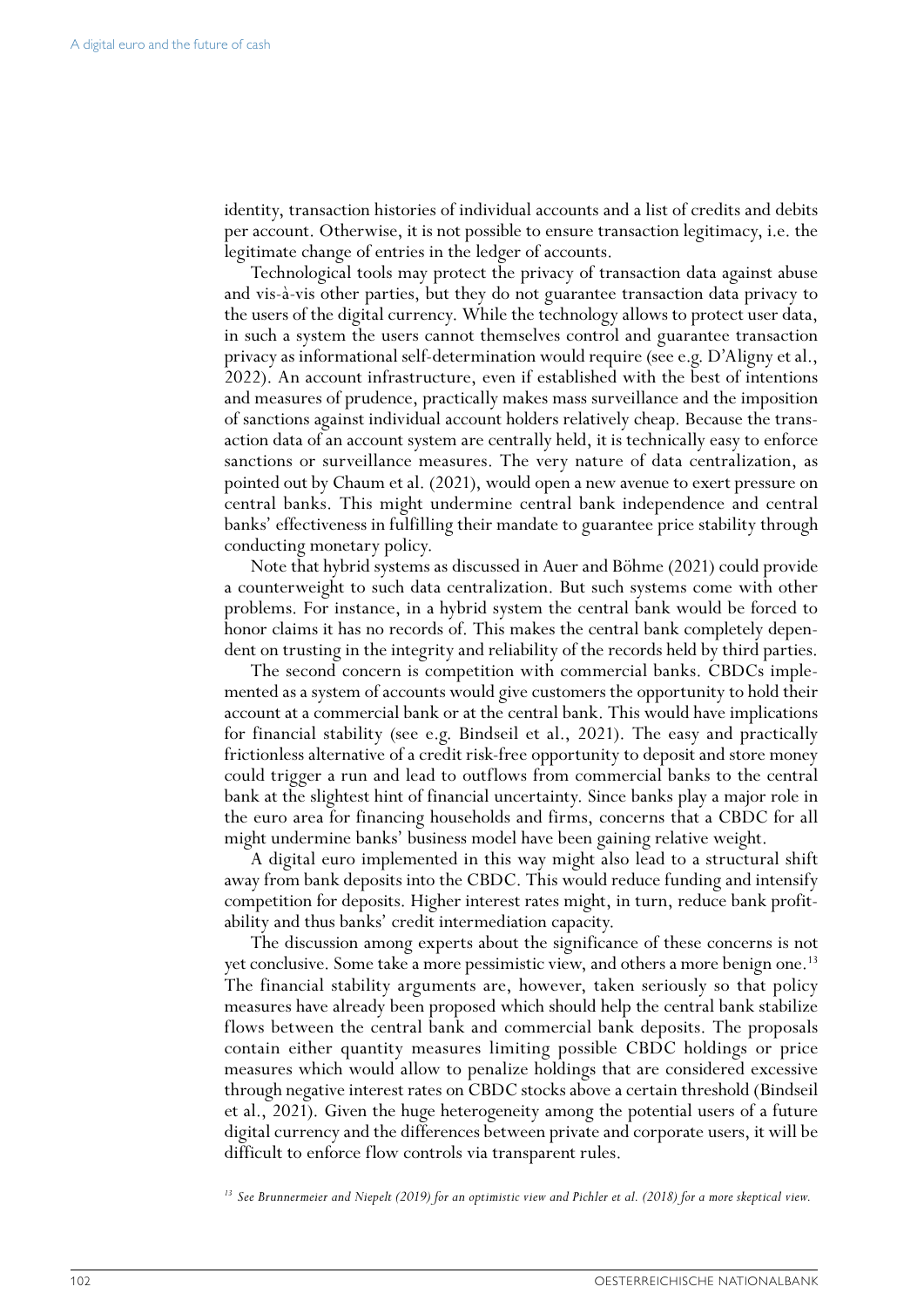### **4.2 Blockchain technology**

Many reports on CBDCs have suggested that ideas from the world of crypto assets might provide interesting design elements. What could provide a "cash-like" digital alternative to a more traditional system of directly or indirectly held customer accounts is a combination of the decentralized control features of blockchains and a transaction register based on pseudonymous identities.

The design of the bitcoin system and the blockchain featuring decentralized control of the transaction ledger is an interesting concept. It lends itself for a situation where no central party exists that would keep and update transaction records or where the transaction parties cannot agree on such a central party because all potential players are assumed to be malicious or untrustworthy. Such a situation does, however, not reflect the state central banks and the current monetary system are in.

If a CBDC works in collaboration with intermediaries, they would be a supervised, vetted and licensed circle of institutions. In such a system, it is sufficient that malicious behavior can be detected, and illegitimate transactions can be recovered. The uncontested role of the central bank as an institution in the modern monetary system would also make it unnecessary to distribute the central bank's ledger with a blockchain. It would be of no benefit but increase transaction costs instead.

Auer and Böhme (2021) point out a second important reason why the crypto asset model will not be the answer to a CBDC implementation. The way in which access to crypto asset systems is implemented would be not practical for a CBDC. In bitcoin, transactions are authorized by digital signatures alone. The security of assets in such a system hinges therefore entirely on the security of the secrecy of private keys. According to Auer and Böhme (2021), "[...] if 20 years of research in usable security teaches us a single lesson, then it is that 'Johnny can't encrypt' (Whitten and Tygar, 1999); precisely because end users cannot manage private keys! Given that proficient cryptocurrency users keep losing fortunes due to lost and stolen keys (e.g. Abramova et al., 2021), there is simply no case for making people's direct claims on the central bank – their money under the mattress – contingent on the use of cryptography without any safety net."

Such arguments might sound confusing to readers who have read about various industrial-strength enterprise projects built on blockchain technology enabled by systems like Corda, Hyperledger or Quora. But, as Auer and Böhme (2021) point out, a closer look often reveals that these systems are run in configurations that resemble redundant but centrally controlled database systems rather than bitcoin.

Since crypto asset technology addresses issues that do not arise for a central bank in a modern monetary system and since there are critical security issues in the way transactions are authorized, blockchain is unlikely to be the answer for implementing a CBDC.

#### **4.3 Digital bearer instruments: digital cash and its modern implementation**

An early concept of digital money proposed by the computer scientist and cryptographer David Chaum (1983) is the model of digital cash. For reasons we cannot trace with confidence, this model fell somewhat into oblivion but was taken up and further developed by the so-called GNU Taler project, a software project led by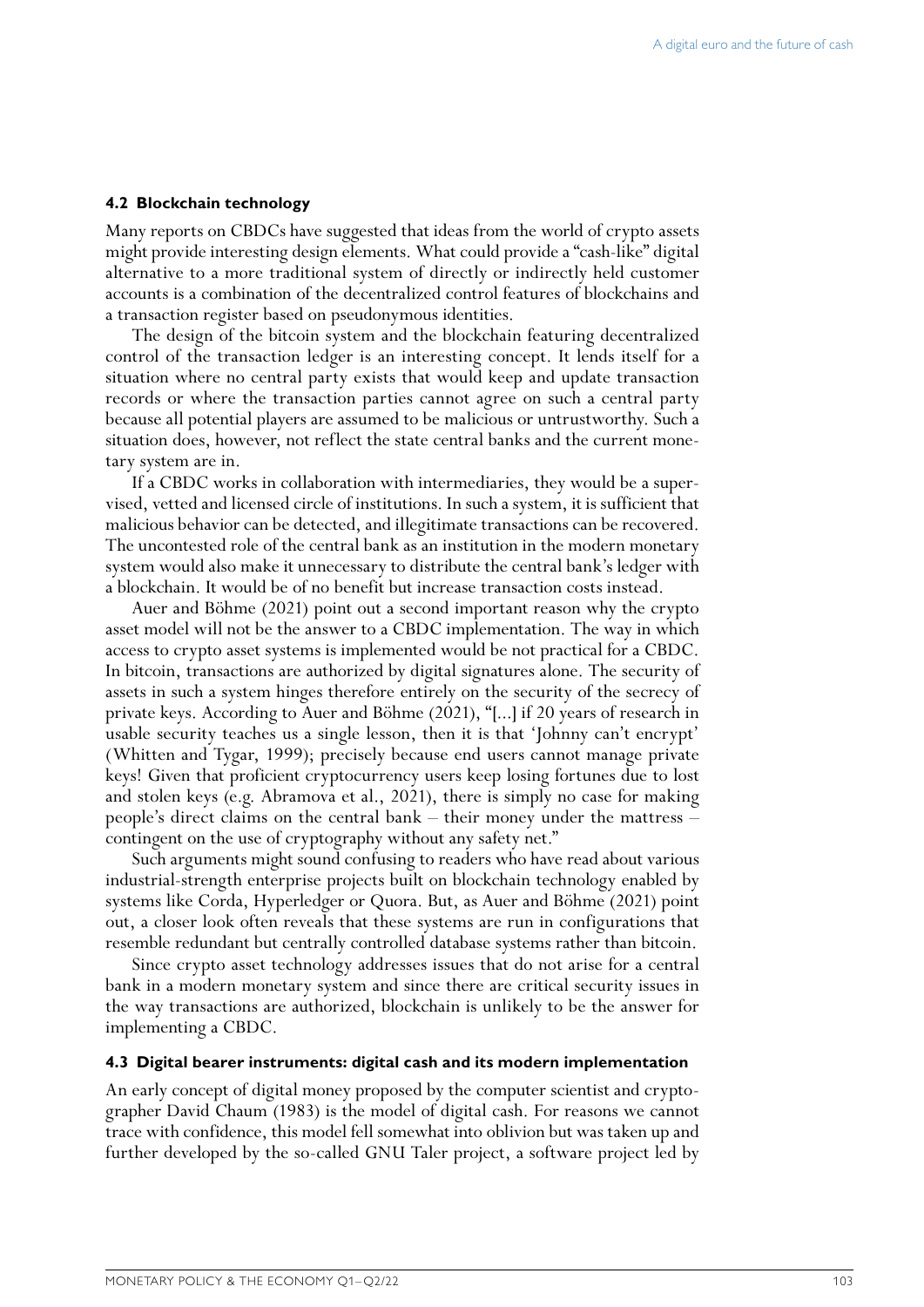the computer scientists Christian Grothoff and Florian Dold (2019) and run by a team of developers and researchers.<sup>14</sup>

Building on digital cash and its principles, this model pulls this old technology toward the current technology frontier. It strongly focuses on transaction data privacy. The technology was presented in a working paper of the Swiss National Bank (Chaum et al., 2021) as a potential model of how a CBDC could be implemented. It provides an interesting model for a digital form of central bank money that would functionally be closer to cash than to directly or indirectly held customer accounts.

The GNU Taler system provides a model of a digital bearer instrument that exists locally in a wallet very much like physical banknotes. The local storage property is, however, achieved in a full online mode, with no offline functionality. The competitive niche of such an instrument would therefore not be physical cash but other digital payment solutions, be it traditional ones like credit cards or new ones like stablecoins. So let us briefly describe its main features.

Implemented as a CBDC,<sup>15</sup> GNU Taler would be issued by the central bank and distributed to commercial banks, just like banknotes. Issuance is central and no distributed ledger is involved in issuing, distributing and paying. The central bank does not directly interact with customers in this model, and the only information that remains with the central bank is a list of spent coins.

Customers withdraw the digital coins at their commercial bank that oversees KYC and AML compliance. The coins are kept in electronic wallets, which could be on a smartphone or on other electronic devices, from where they can be spent at a merchant. Transaction data privacy vis-à-vis the bank as well as the merchant is guaranteed via time- and industry-tested cryptographic techniques.<sup>16</sup> The coin income on the merchant side is, however, transparent, and therefore taxable. The coins earned by the merchant are deposited at the merchant's bank, which is again responsible for the KYC and AML procedures. Double spending is controlled by checking the coins against the spent coins list database at the central bank. This is the big picture of the GNU Taler circulation.

Transaction privacy is achieved using so-called blind signatures. The blind signature protocol prevents both the central bank and the commercial bank from tracing purchases made with the digital coins back to the customer. The customers blind their coins with a local cryptographic procedure on their own devices before having them digitally signed by the central bank. The hidden numeric value representing the coin then functions as a public key with an associated private key known to the owner of the coin. The central bank's signature on the coin's public key gives value to the coin. The central bank signs the coin with its own private key. A merchant or another payee can use the central bank's corresponding public key to verify the central bank's signature and thus the coin's authenticity.

The information accessible to central banks is the total amount of coins withdrawn and the total amount of coins spent. Commercial banks learn how many

*<sup>14</sup> https://taler.net/en/index.html.*

*<sup>15</sup> We use the qualification "as a CBDC" because the system could certainly also be used by private issuers. Issuing a CBDC would be one possible use case of GNU Taler.* 

<sup>&</sup>lt;sup>16</sup> These are technically modern versions of cryptographic hash functions (invented in 1989), blind signatures *(invented in 1983), Schnorr signatures (invented in 1989), Diffie-Hellman key exchange (invented in 1976), cut-and-choose zero-knowledge proofs (invented in 1985). See Dold (2019) for details and the respective references.*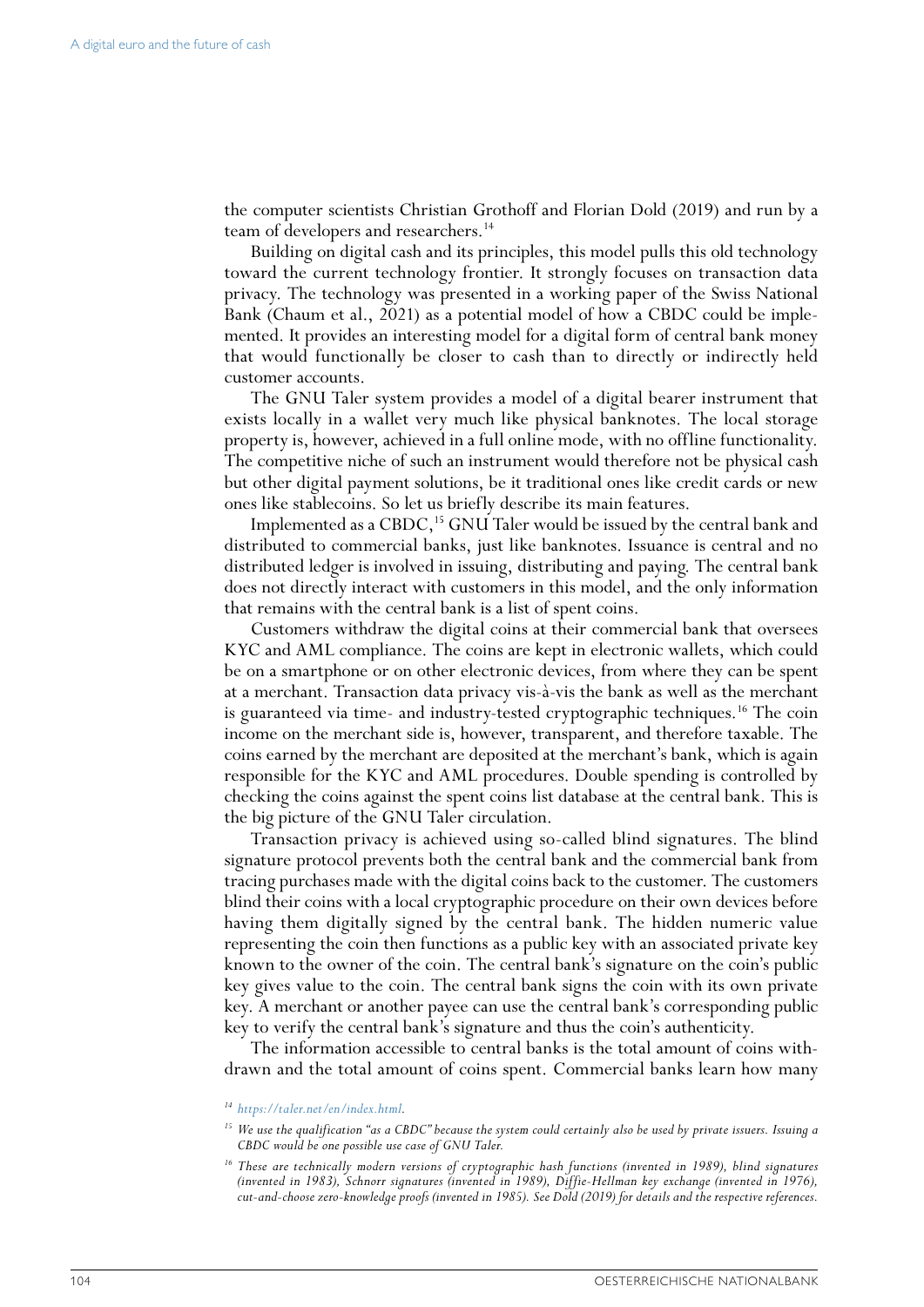coins a customer has withdrawn but not how many – and where – coins have been spent.

As with crypto assets, transactions are authorized by cryptographic keys alone, which are under the user's self-custody and can thus be lost or stolen. Like a lost wallet filled with cash, digital cash that has been lost or stolen because the cryptographic private keys have come into unauthorized hands cannot be recovered or regained.

A technological challenge posed by digital bearer instruments is how to prevent double spending. After all, digital objects are usually easy to copy. The GNU Taler system takes an approach to this problem which does not deal with copy prevention but assures within the system that each coin can be spent only once. Once a coin has been spent, the number of the coin – but no transaction history – goes to the central bank, which keeps a list of spent coins. When payees receive coins, the system helps them consult the list to verify that the coins have not already been spent before. If the coin was spent before, the payment would be invalid.

In such a system, the transaction data privacy problem is solved by giving users full control of transaction data privacy by locally using the blind signature scheme on their own devices. Unlike in a system of directly or indirectly held customer accounts, users do not have to entrust any third party with transaction data privacy.

In this system, excessive flows between commercial bank accounts and this form of a CBDC are less of a concern compared with a system of customer accounts. Given the self-custody of the CBDC in the Taler system, transferring money into the Taler wallet is not risk free since users must safeguard their wallets against both physical and digital threats. So, the system has a built-in self-regulation against excessive flows of funds. While transaction limits could be legally imposed in principle, it is not possible to impose holding limits, since there are no (customer) accounts. But as such limits have many problems on their own, as discussed in the subsection on accounts, this could be considered an advantage rather than a disadvantage. Of course, as with real bank runs, where customers scramble to convert their deposits into cash, such a run could occur here as well amid big uncertainty and solvency concerns via a commercial bank, perhaps facilitated by the digital and thus less friction-prone process of conversion.

Overall, a system envisaged in GNU Taler could be a useful blueprint for a CBDC implementation that would reap the benefits of a digital economy without disrupting the architecture of the monetary system and without necessitating massive new infrastructure investment and operations. Its efficiency and cost effectiveness combined with its usability would make it a viable competitor for privately issued digital assets in the platform economy. Since it is envisioned as an online-only system (Grothoff and Dold, 2021), it would by design not compete with cash, which would then remain the only form of central bank money that can be used without digital devices.

### **5 Cash is set to play a role also in the payment landscape of the future**

We have stressed throughout this paper that the discussion about the digital euro centers on how to assure (1) universal access to central bank money, (2) a coherent and unfragmented monetary system and (3) an innovative and competitive environment for payment services in an increasingly digital economy dominated by huge platform businesses. It is not about abolishing cash. The recent pressure on cash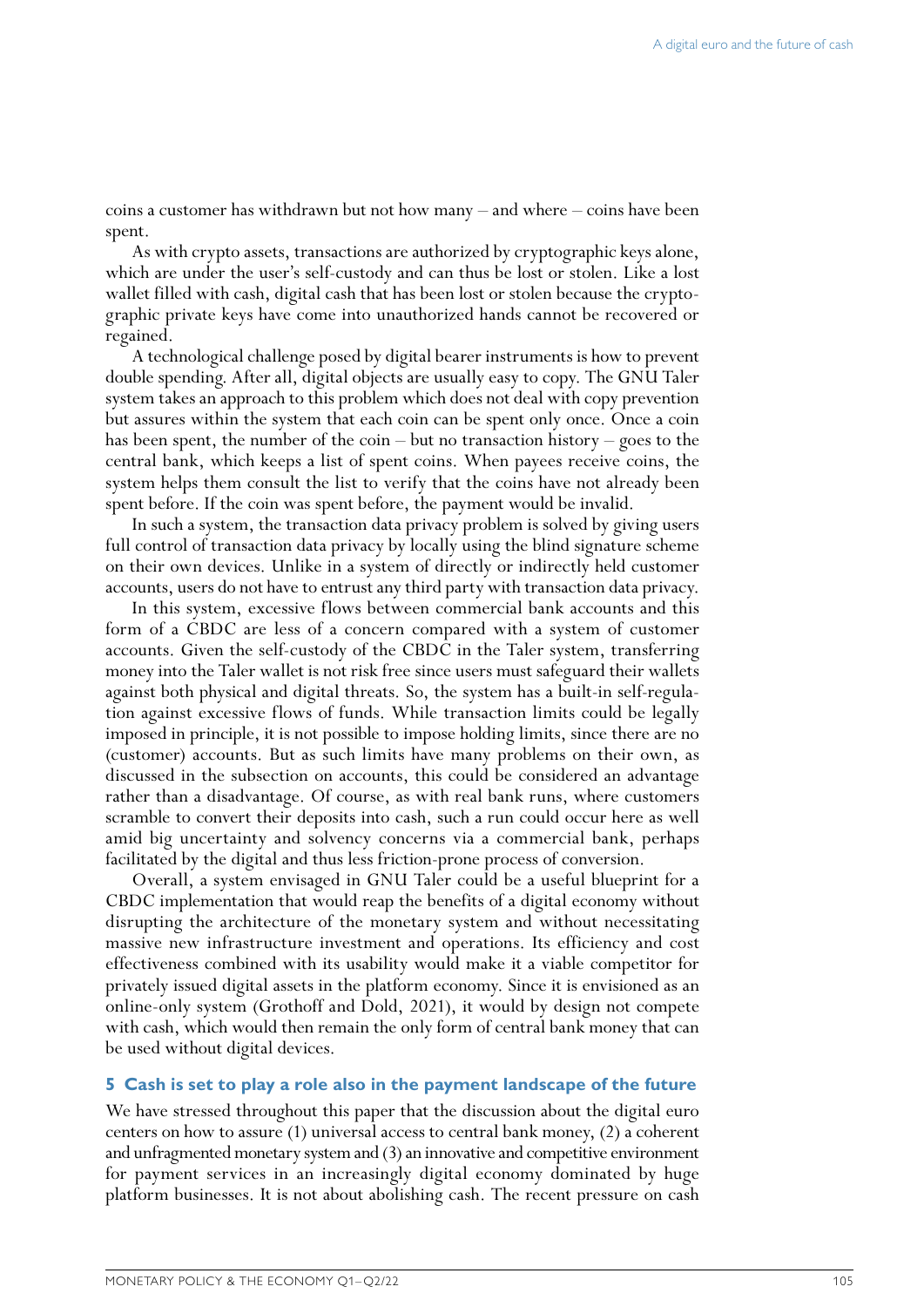seems to come from the user side as digital forms of payment are becoming more popular. As we have argued in section 2, the demand for cash is unlikely to decline to zero, even in the longer term, because cash offers unique features to users. And cash is also unlikely to be abolished soon due to its unique legal function in contract law; in the current legal system most financial promises are based on cash.

Documents published by central banks, in particular the report on a digital euro issued by the ECB (2020), argue that a digital euro would complement existing payment solutions and would not substitute either bank deposits or cash. Even in a monetary and financial system where payments are increasingly digital and even when a digital central bank currency would be available, cash would still be an indispensable element in the universe of payment instruments. This will guarantee robustness by providing a physical device-independent opportunity to make payments. Overall, these arguments support both a positive and normative conclusion about the future of cash in a world where the payment landscape could be augmented by new private as well as public digital payment solutions. In a nutshell, cash will and should play a role in this future landscape.

### **6 Conclusions**

Throughout history, technological change has also fostered change in payment technologies and instruments and the monetary system in general. In this day and age, digital transformation and the internet economy have created huge incentives for new private issuers of money to enter the market for payments. In other words, the incumbent issuers of private money, i.e. commercial banks, as well as central banks might face stiff competition. Since the dominant new players are mainly associated with the internet economy, which thrives on network effects, the danger of future market concentration and fragmentation in the market for digital payments is looming. This poses a strategic challenge to central banks. The allimportant question is therefore: can central banks develop a new form of public digital money that (1) safeguards universal access to payments and the monetary system, (2) fosters competition and innovation, (3) protects the privacy of personal data and (4) supports effective monetary policy? This is the challenge that central banks around the world have risen to by launching new projects on central bank digital currencies, including the ECB's digital euro project. Introducing a digital euro does not aim to replace euro cash as a technologically outdated means of payment. Cash will and should have a role to play even in a future monetary system with a changed payment landscape, in which digital forms of money will have a more prominent role than they have today.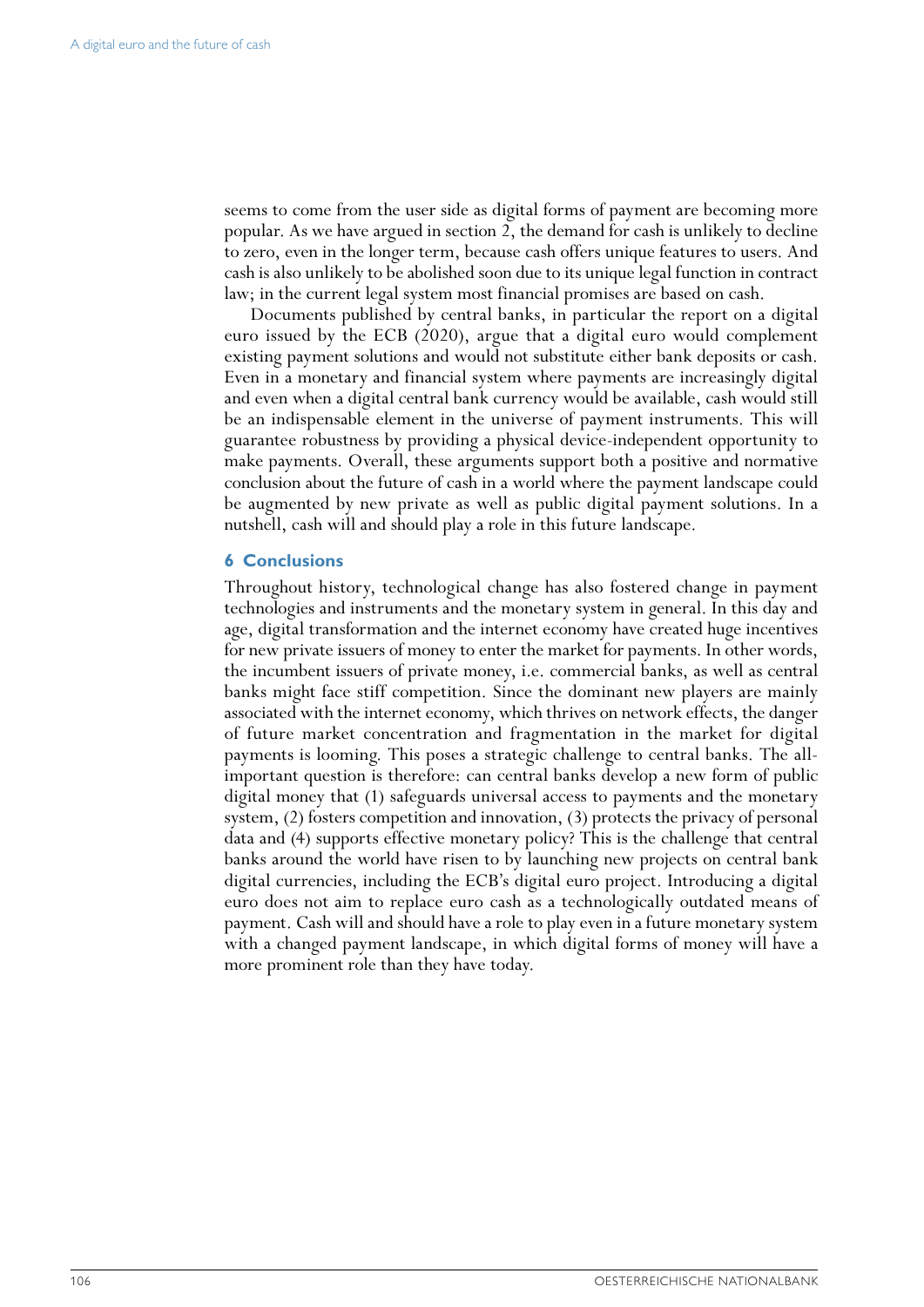## **References**

- **Abramova, S., A. Voskobojinikov, K. Beznosov and R. Böhme. 2021.** Bits under the mattress: understanding different risk perceptions and security behaviors of crypto-asset users. Forthcoming in Proc of ACM CHI.
- **Auer, R. and R. Böhme. 2021.** Central bank digital currency: the quest for minimally invasive technology. BIS Working Paper 948.
- **Auer, R., C. Boar, G. Cornelli, J. Frost, H. Holden and A. Wehrli. 2021.** CBDCs beyond borders. Results from a survey of central banks. BIS working paper 116.
- **Auer, R., C. Giulio and F. Jon. 2020.** Rise of the central bank digital currencies: drivers, approaches, and technologies. BIS Working Paper 880.
- **Bagnall, J., D. Bounie, K. P. Huynh, A. Kosse, T. Schmidt, S. Schuh and H. Stix. 2016.** Consumer Cash Usage and Management: A Cross-Country Comparison with Diary Survey Data. In: International Journal of Central Banking 12(4). 1−61.
- **Bindseil, U., F. Panetta and T. Ignacio. 2021.** Central Bank Digital Currency: Functional scope, pricing and controls. ECB occasional paper series 286.
- **BIS. 2021.** CBDCs, an opportunity for the monetary system. BIS annual economic report.
- **Brunnermeier, M. and J.-P. Landau. 2022.** The digital euro: policy implications and perspectives. Study requested by the ECON committee of the European Parliament. [https://](https://www.europarl.europa.eu/thinktank/en/document/IPOL_STU(2022)703337) [www.europarl.europa.eu/thinktank/en/document/IPOL\\_STU\(2022\)703337](https://www.europarl.europa.eu/thinktank/en/document/IPOL_STU(2022)703337).
- **Brunnermeier, M. and D. Niepelt. 2019.** On the equivalence of private and public money. In: Journal of Monetary Economics 106. 27−41.
- **Brunnermeier, M. and J. Payne. 2022.** Platforms, Tokens and Interoperability. Working Paper, Princeton University.
- **Bundesministerium für Wirtschaft und Energie. 2017.** Zur Diskussion um Bargeld und die Null-Zins-Politik der Zentralbank. Gutachten des Wissenschaftlichen Beirats beim Bundesministerium für Wirtschaft und Energie. Berlin.
- **Chaum, D. 1983.** Blind Signatures for Untraceable Payments. In: Chaum, D., R. L. Rivest and A. T. Sherman (eds.). Advances in Cryptology: Proceedings of Crypto 82. New York: Plenum Press.
- **Chaum, D., C. Grothoff and T. Moser. 2021.** How to issue a central bank currency. SNB working papers 3.
- **Clark, J., D. Demirag and M. Moosavi. 2019.** SoK: Demystifying Stablecoins. Communications of the ACM. [https://ssrn.com/abstract=3466371](https://papers.ssrn.com/sol3/papers.cfm?abstract_id=3466371) or [http://dx.doi.org/10.2139/ssrn.3466371.](https://papers.ssrn.com/sol3/papers.cfm?abstract_id=3466371)
- **Cochoy, F., J. Hagberg, M. P. McIntyre and N. Sörum (eds.) 2017.** Digitalizing consumption. Routledge.
- **D'Aligny, A., B. Emmanuel, D. Florian, C. Grothoff, Ö. Kesim and M. Schanzenbach. 2022.** Central Bank Accounts are Dangerous and Unnecessary. A critique of two papers. <https://taler.net/papers/accounts-dangerous-2022.pdf>.
- **Dold, F. 2019.** The GNU Taler system: practical and provably secure electronic payments. Université Rennes. NNT: 2019REN1S008.
- **Darrell, D. 2021.** Building a Stronger Financial System: Opportunities of a Central Bank Digital Currency. Testimony Before the U.S. Senate Committee on Banking, Housing and Urban Affairs, Subcommittee on Economic Policy. [https://committees.parliament.uk/event/5905/formal-meeting](https://committees.parliament.uk/event/5905/formal-meeting-oral-evidence-session/)[oral-evidence-session/](https://committees.parliament.uk/event/5905/formal-meeting-oral-evidence-session/).
- **European Central Bank. 2020.** Report on a digital euro. October. [https://www.ecb.europa.eu/](https://www.ecb.europa.eu/pub/pdf/other/Report_on_a_digital_euro~4d7268b458.en.pdf) [pub/pdf/other/Report\\_on\\_a\\_digital\\_euro~4d7268b458.en.pdf](https://www.ecb.europa.eu/pub/pdf/other/Report_on_a_digital_euro~4d7268b458.en.pdf)
- **European Central Bank. 2021a.** Eurosystem report on the public consultation on a digital euro. [https://www.ecb.europa.eu/pub/pdf/other/Eurosystem\\_report\\_on\\_the\\_public\\_consultation\\_](https://www.ecb.europa.eu/pub/pdf/other/Eurosystem_report_on_the_public_consultation_on_a_digital_euro~539fa8cd8d.en.pdf) [on\\_a\\_digital\\_euro~539fa8cd8d.en.pdf.](https://www.ecb.europa.eu/pub/pdf/other/Eurosystem_report_on_the_public_consultation_on_a_digital_euro~539fa8cd8d.en.pdf)